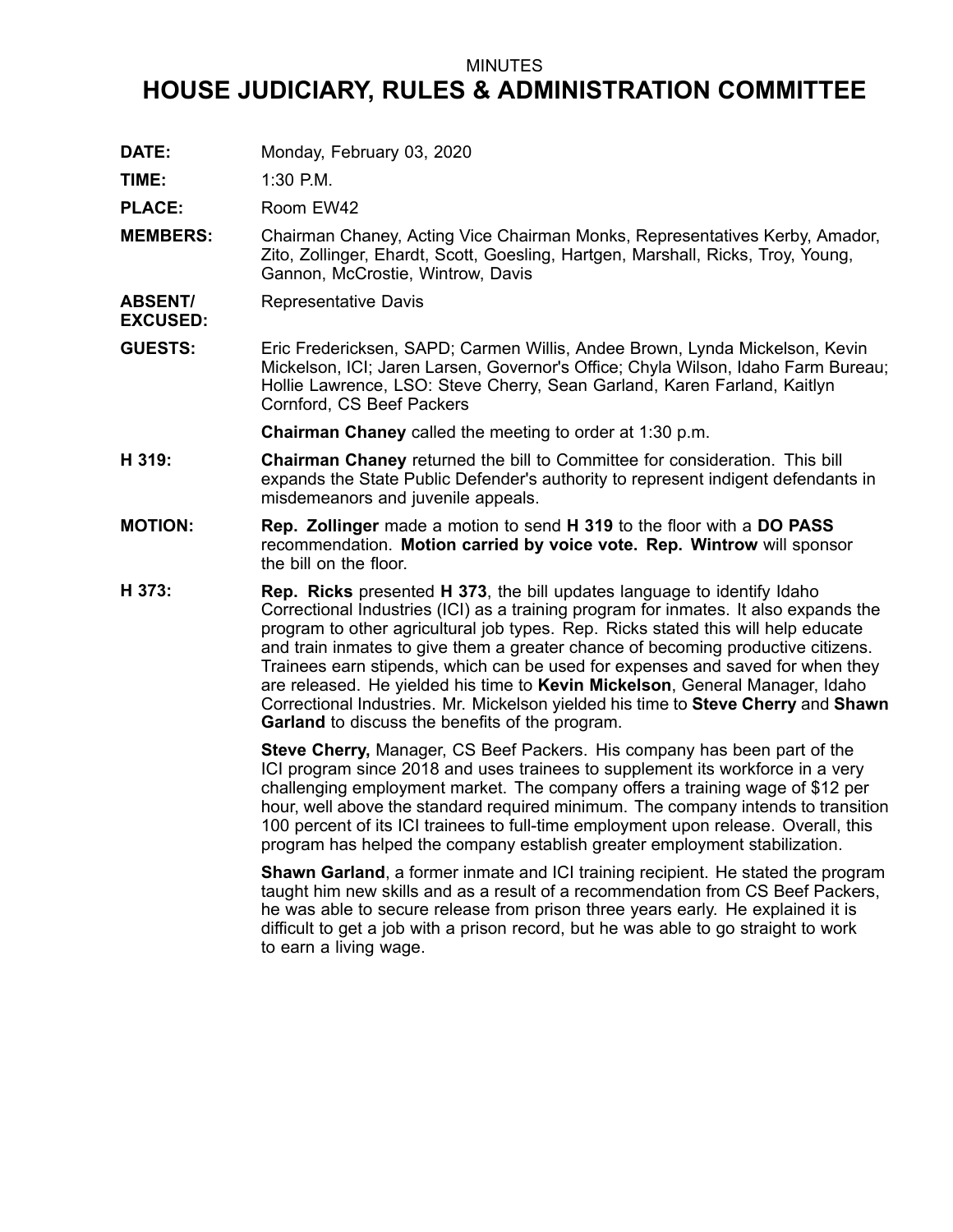In answer to questions from the Committee, **Mr. Mickelson** stated this bill ensures the focus remains on the training aspects of the program to prepare participants for gainful employment following their terms rather than the business aspects of running the program. He explained the programs operate as apprenticeships ranging in 2,000 to 8,000 hours. If participants complete an apprenticeship before release, they can participate in another program, or serve as <sup>a</sup> mentor. He described the different types of pay structures, but for agricultural programs where work is performed off-site, wages are based on the prevailing wage set by the Department of Labor. Fees such as transportation, security, administration, restitution, room and board are deducted from their hourly stipends, but inmates keep the rest. Mr. Mickelson explained inmates are not eligible for worker's comp, but ICI provides accident and accidental death insurance coverage at <sup>a</sup> rate commensurate with market rates. Injured inmates are also eligible for Federal disability upon release. He said they are looking to expand training opportunities to women inmates.

**MOTION: Rep. Scott** made <sup>a</sup> motion to send **H 373** to the floor with <sup>a</sup> **DO PASS** recommendation.

> **Chairman Chaney** reiterated the Committee process for hearing and considering bills, and the vote for **H 373** will be taken up at <sup>a</sup> later date.

**Chyla Wilson**, Idaho Farm Bureau, spoke **in support** of the bill. In answer to <sup>a</sup> Committee question, she stated the concerns about worker's comp have been addressed.

- **RS27322: Chairman Chaney** asked for Unanimous Consent to return **RS 27322** to the sponsor at the sponsor's request. There being no objection, the request was granted.
- **RS 27324: Rep. Scott** presented **RS 27324**, which adds language to code that outlines the training Health and Welfare child protection services (CPS) employees will receive to ensure they know the Constitutional rights of parents. This will not add any costs to the training already received by CPS employees.
- **MOTION: Rep. Zollinger** made <sup>a</sup> motion to introduce **RS 27324**.

In answer to questions from the Committee, **Rep. Scott** explained CPS workers cannot enter <sup>a</sup> person's home without permission, or law enforcement with <sup>a</sup> warrant. A request was made to have <sup>a</sup> Health and Welfare representative available during the bill hearing to answer questions.

- **VOTE ON MOTION: Rep. Chaney** called for <sup>a</sup> vote on the motion. **Motion carried by voice vote.**
- **RS 27348: Rep. Scott** presented **RS 27348**, which provides cross referencing between the Federal Child Protection Act and newer sections of Idaho Code relating to parental rights outlined in sections 32-1010 through 32-1012.
- **MOTION: Rep. Zollinger** made <sup>a</sup> motion to introduce **RS 27348. Motion carried by voice vote.**
- **RS 27295C1: Rep. Zito** presented **RS 27295C1**, which relates to financial exploitation of an elder by making it <sup>a</sup> felony for financial fraud of more than \$1,000. She explained this came about as <sup>a</sup> result of an older family member in her district that unknowingly signed over the family farm to <sup>a</sup> home care worker without knowledge of any family members.
- **MOTION: Rep. Kerby** made <sup>a</sup> motion to introduce **RS 27295C1**.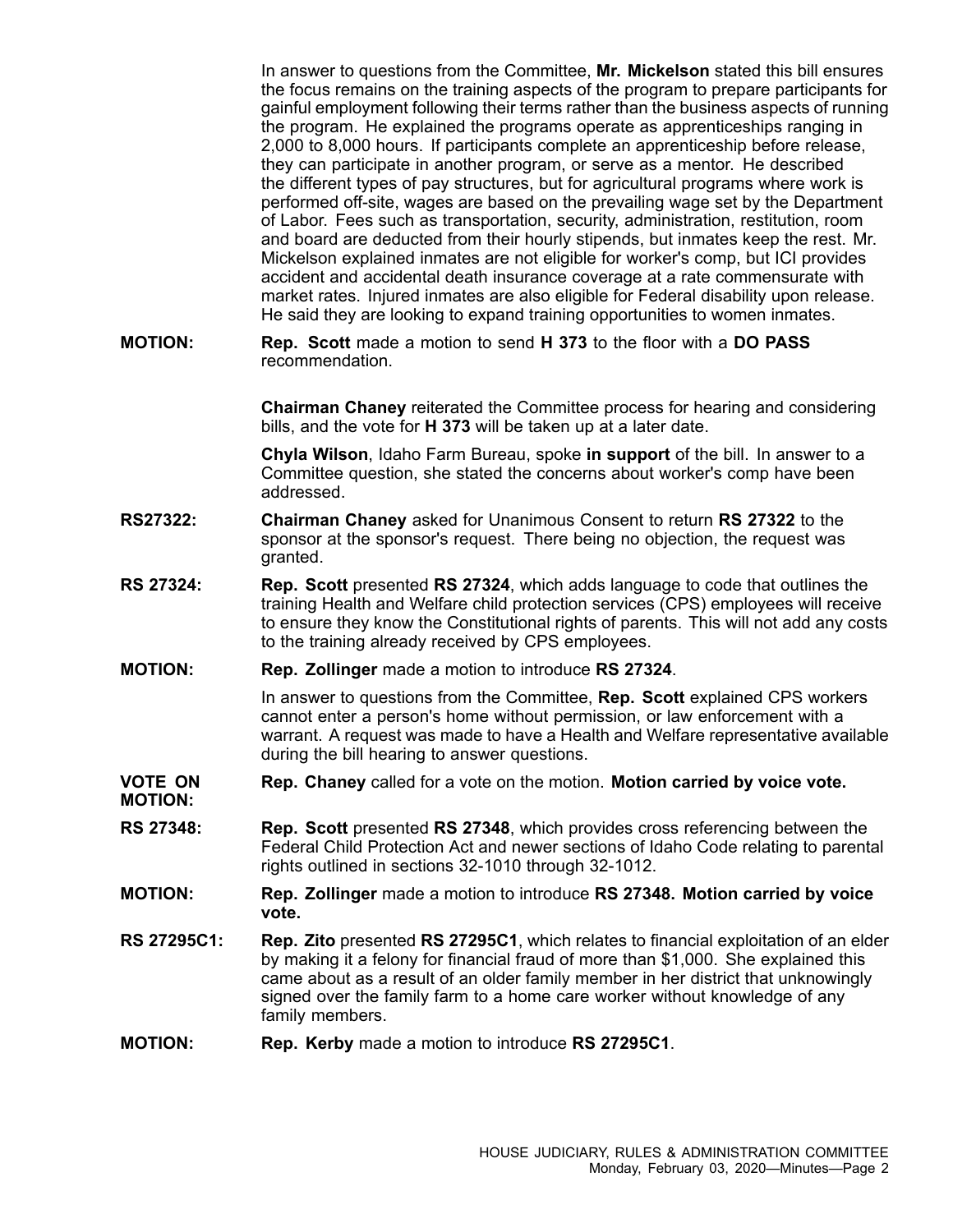Discussion among Committee members included requesting the proposed bill be reviewed by the Attorney General's office to ensure all the language is well vetted and is not too broad as it relates to charging <sup>a</sup> felony, defining misuse of power of attorney and taking of assets. **Rep. Hargten** stated most felonies involved crimes of \$10,000 or more.

**Rep. Marshall** expressed concern that there may be other statutory language that covers this crime. It is too broad and is not clearly written. He stated he is **in opposition** to introducing the RS.

**Rep. McCrostie** stated he was in support of introducing the RS, but when it comes back before Committee for the bill hearing, he asked **Rep. Zito** to address **H 347** that was passed by the Legislature in 2018.

- **VOTE ON MOTION: Chairman Chaney** called for vote on the motion. **Motion carried by voice vote. Rep. Marshall** requested he be recorded as voting **NAY**.
- **RS 27534: Rep. Kerby** presented **RS 27534**. He explained <sup>a</sup> DUI diversion program was adopted by the Legislature in 2019, but it mistakenly included commercial drivers, which are prohibited by Federal law to participate in these types of programs. This RS removes CDL drivers from being eligible. He stated <sup>a</sup> typo in the Statement of Purpose will be corrected to read insure and not ensure.

**VOTE ON MOTION: Rep. Zollinger** made <sup>a</sup> motion to introduce **RS 27534. Motion carried by voice vote.**

- **RS 27528: Rep. Gannon** presented **RS 27528** to provide for more transparency so the renters know <sup>a</sup> portion of their rent includes property taxes. He explained it is important for landlords to give accurate information to renters regarding property taxes and their impact on rents. A draft of the proposed legislation was shared with the Apartment Owners Association and it received positive feedback as long as the required detail was not excessive. Therefore, property owners will only need to provide renters with an accounting of the total property tax paid, not <sup>a</sup> per unit break down.
- **MOTION: Rep. McCrostie** made <sup>a</sup> motion to introduce **RS 27528**.

**Rep. Marshall** spoke **in opposition** to introducing the RS because it was unclear about how it would be applied.

Discussion among Committee members included concern about how it would be applied on farms and ranches where room and board are <sup>a</sup> part of <sup>a</sup> worker's total compensation. It also raised questions about how it would be applied to commercial versus residential properties, short-term rentals, college dormitories and care facilities.

**SUBSTITUTE MOTION: Rep. Ricks** made <sup>a</sup> substitute motion to return **RS 27528** to the sponsor. Speaking to the motion, he said he supports the intention of the bill, but there are some issues that need to be addressed before it is ready for <sup>a</sup> bill hearing.

**Rep. Gannon** stated he supported holding the RS to work out more details.

**VOTE ON SUBSTITUTE MOTION: Chairman Chaney** called for <sup>a</sup> vote on the substitute motion. **Motion carried by voice vote.**

- **RS 27299: Rep. Troy** presented **RS 27299**. This proposed legislation expands the law regarding female genital mutilation to prohibit such <sup>a</sup> procedure on <sup>a</sup> child and makes it <sup>a</sup> crime to allow such <sup>a</sup> procedure to be done out of state. It also adds the crime to the list of violent felonies eligible for \$5,000 victim compensation.
- **MOTION: Rep. Kerby** made <sup>a</sup> motion to introduce **RS 27299**.